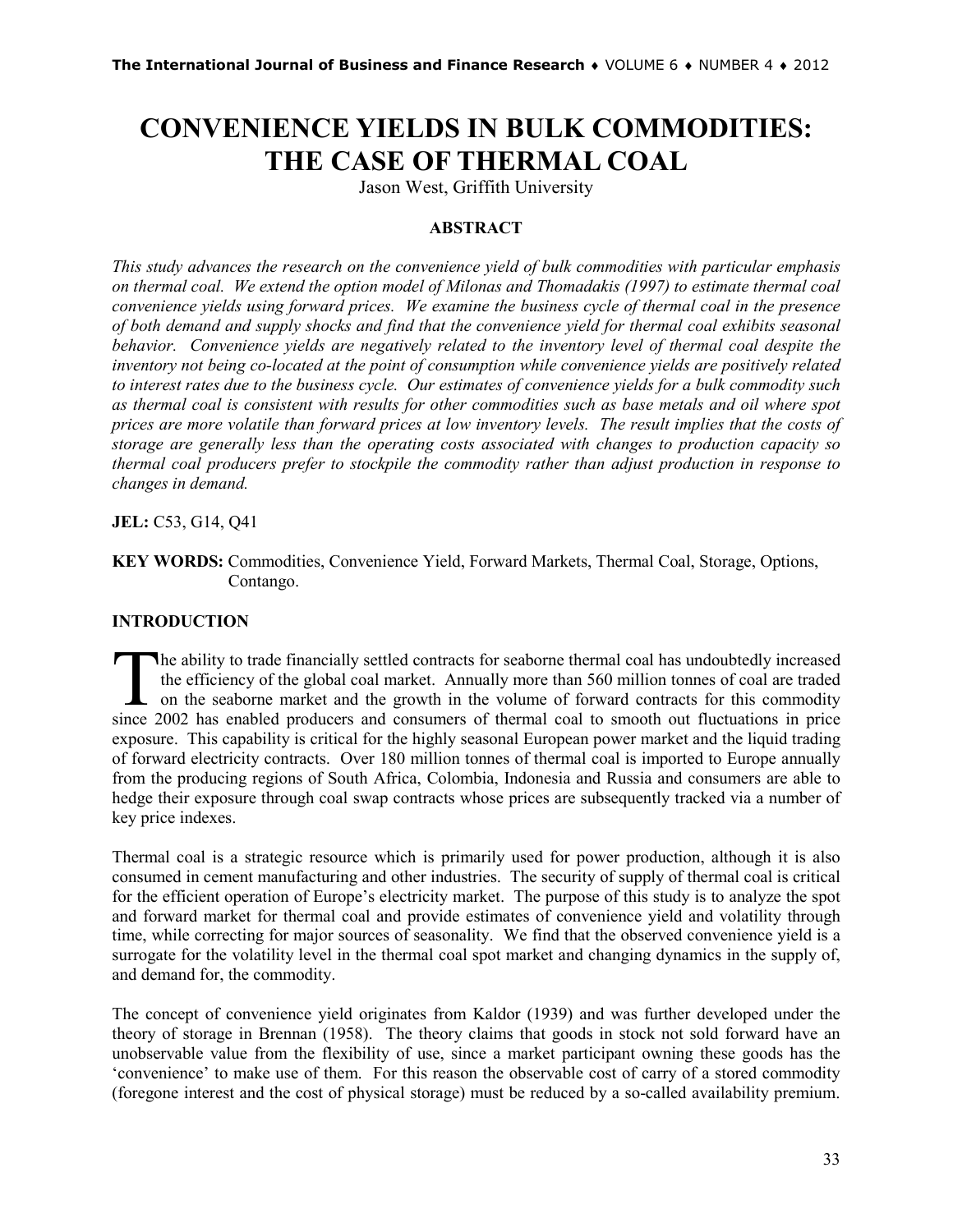#### **J. West** | **IJBFR** ♦ Vol. 6 ♦ No. 4 ♦ 2012

Since buying on the spot market and selling forward is a riskless trade (cash and carry), the (net) cost of carry must equal to the difference between the forward price and the spot price.

When we differentiate the existing body of convenience yield literature by commodity type we discover that bulk commodities such as thermal coal have so far received little attention. This is important to note since comparable studies for other commodities are of limited value for the bulk commodity market. This is because thermal coal is a resource with particular features and even the comparison to other energy commodities such as oil or natural gas, are of limited value. Transportation costs for seaborne thermal coal are generally higher and require significant infrastructure through the value chain. This can lead to persistent demand-supply imbalances when the capacity limit of the transport system is reached resulting in regional price differentials. Besides this, storage of thermal coal is not necessarily co-located with the thermal coal consumer and may therefore incompatible with the notion of convenience. Convenience yield studies in other commodity markets are thus not directly transferable to the coal market due to these unique characteristics. This study uses detailed data on the capacity of the transport network, local production volumes and operating costs for the storage, loading and transport nodes at mine and port facilities. Unlike other empirical studies of supply curves and the production smoothing of inventories we employ actual costs as reported by asset operators which avoids a broad analysis of inventory management where the cost structure is simply assumed.

Extending the option model of Milonas and Thomadakis (1997) to value convenience yields, we find that convenience yields are negatively related to the inventory level of the underlying thermal coal and are positively related to interest rates due to the business cycle. A positive convenience yield can be best represented as a long position in an embedded call option on the commodity. Our convenience yields estimates are consistent with Fama and French (1988) which illustrates that the spot price of thermal coal is more volatile than the forward price at low inventory levels which verifies the Samuelson (1965) hypothesis for bulk commodities.

This paper first discusses commodity markets and thermal coal and then introduces the data. The paper will then outline the model and develop the testing methodology. Finally we present the results and offer some concluding remarks.

# **LITERATURE REVIEW AND BACKGROUND**

Because a commodity can be consumed, its price is a combination of future asset and current consumption values. However, unlike financial assets, storage of energy products is costly and sometimes constrained by infrastructure design. Physical ownership of the commodity carries an associated flow of services and the agent has the option of flexibility with regards to consumption as well as reduced risk of commodity shortages. On the other hand the decision to postpone consumption implies a storage expense. Thermal coal producers operate in an environment where production cannot be altered easily and storage of the commodity is not necessarily co-located at the point of consumption. Furthermore the supply response to changes in demand is notoriously 'sticky' implying that production generally continues at a similar rate for some time despite medium-term changes in demand.

In equilibrium, backwardation implies that immediate ownership of the physical commodity entails some benefit or convenience which deferred ownership (via a long forward position) does not. This benefit, expressed as a rate, is termed the 'convenience yield'. A convenience yield is natural for goods, like art or land, that offer exogenous rental or service flows over time. However, substantial convenience yields are also observed in bulk commodities, such as coal which are consumed at a single point in time. Intuitively, the convenience yield corresponds to the dividend yield for stocks.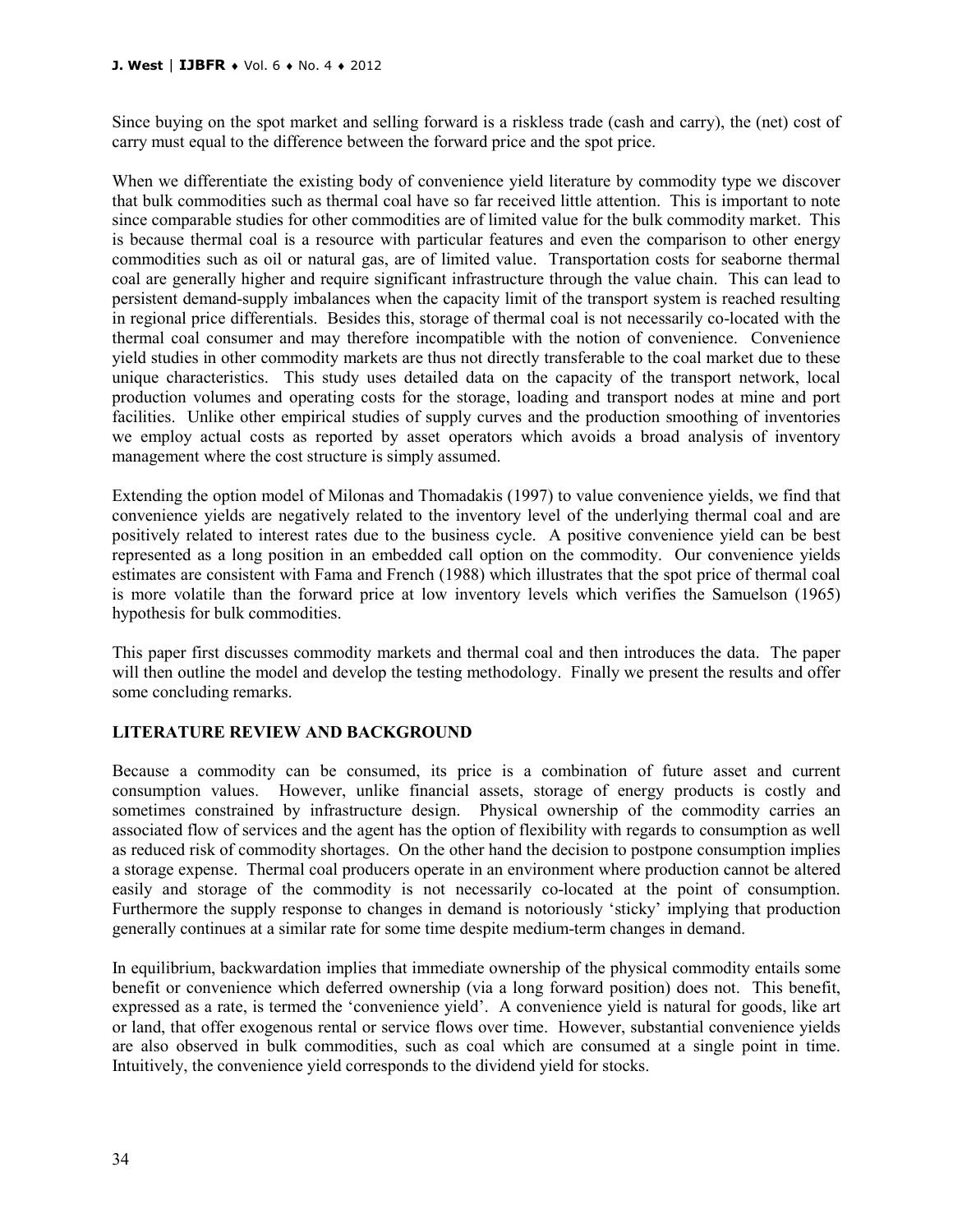#### **The International Journal of Business and Finance Research** ♦ VOLUME 6 ♦ NUMBER 4 ♦ 2012

The theory of storage (Brennan, 1958) explains convenience yields in terms of an embedded timing option. In particular, the holder of a storable commodity can decide when to consume it. If it is optimal to store a commodity for future consumption, then it is priced like an asset, but if it is optimal to consume it immediately, then the commodity is priced as a consumption good. Thus, a commodity's spot price is the maximum of its current consumption and asset values (Routledge, Seppi and Spatt, 2000). Inventory decisions are important for commodities because, by influencing the relative current and future scarcity of the good, they link its current (consumption) and expected future (asset) values. This is unlike equities and bonds where outstanding quantities are generally fixed.

Most studies that estimate convenience yields use a cost-of-carry model where the convenience yield is treated as an exogenous variable. Brennan (1986) showed that convenience yields follow a meanreverting process while Gibson and Schwartz (1990) used a cost-of-carry model with stochastic meanreverting convenience yields, assuming the presence of an exogenously defined measure of convenience. Generally, models for convenience yields assume that storage costs are zero (Fama and French, 1988) or are simply assumed (Milonas and Henker, 2001). In particular Fama and French (1988) used the interestadjusted basis as a proxy which avoids the need to estimate storage costs, to develop the relationship between convenience yield and inventory levels. Taking an alternative approach Milonas and Thomadakis (1997) extended the option approach of Heinkel, Howe and Hughes (1990) using a formulation of the Black–Scholes model to estimate convenience yields. Although they model convenience yields as call options they ignore storage costs which can result in theoretically unjustified negative convenience yields.

We adapt a version of the Milonas and Thomadakis (1997) option pricing model to examine the behavior of convenience yields with supply and demand shocks for thermal coal using free on board (FOB) prices from Richard's Bay, South Africa. Figure 1 illustrates the weekly average spot price of the price index for thermal coal from Richard's Bay, known as API4, from 2003 to 2010. A plot of Newcastle FOB prices from Australia is also provided to illustrate the global nature of the seaborne thermal coal market and the relationship between coal prices from different exporting regions.

Thermal coal prices tend to peak in July in preparation for the demand growth for imports to Europe in winter as well as the easing of the monsoon in India where the major ports begin to re-open. The lowest prices for thermal coal generally occur in the northern winter. As with the crude oil and natural gas markets, the behavior of thermal coal is affected by both seasonality and business cycles.

We employ an extension of the Milonas and Thomadakis (1997) option pricing approach because the behavior of thermal coal prices are affected by seasonal business cycles and so modeling price behavior using mean reversion and assuming convenience yields are an exogenous mean-reverting variable (Gibson and Schwartz, 1990) may not necessarily be appropriate. To estimate convenience yields we consider the presence of unexpected demand-supply shocks and the business cycle. We define the business cycle as the sequence of supply and demand equilibrium traced to a point of relative disequilibrium at the height of demand through to the restoration of equilibrium. The thermal coal business cycle is thus from around March to October.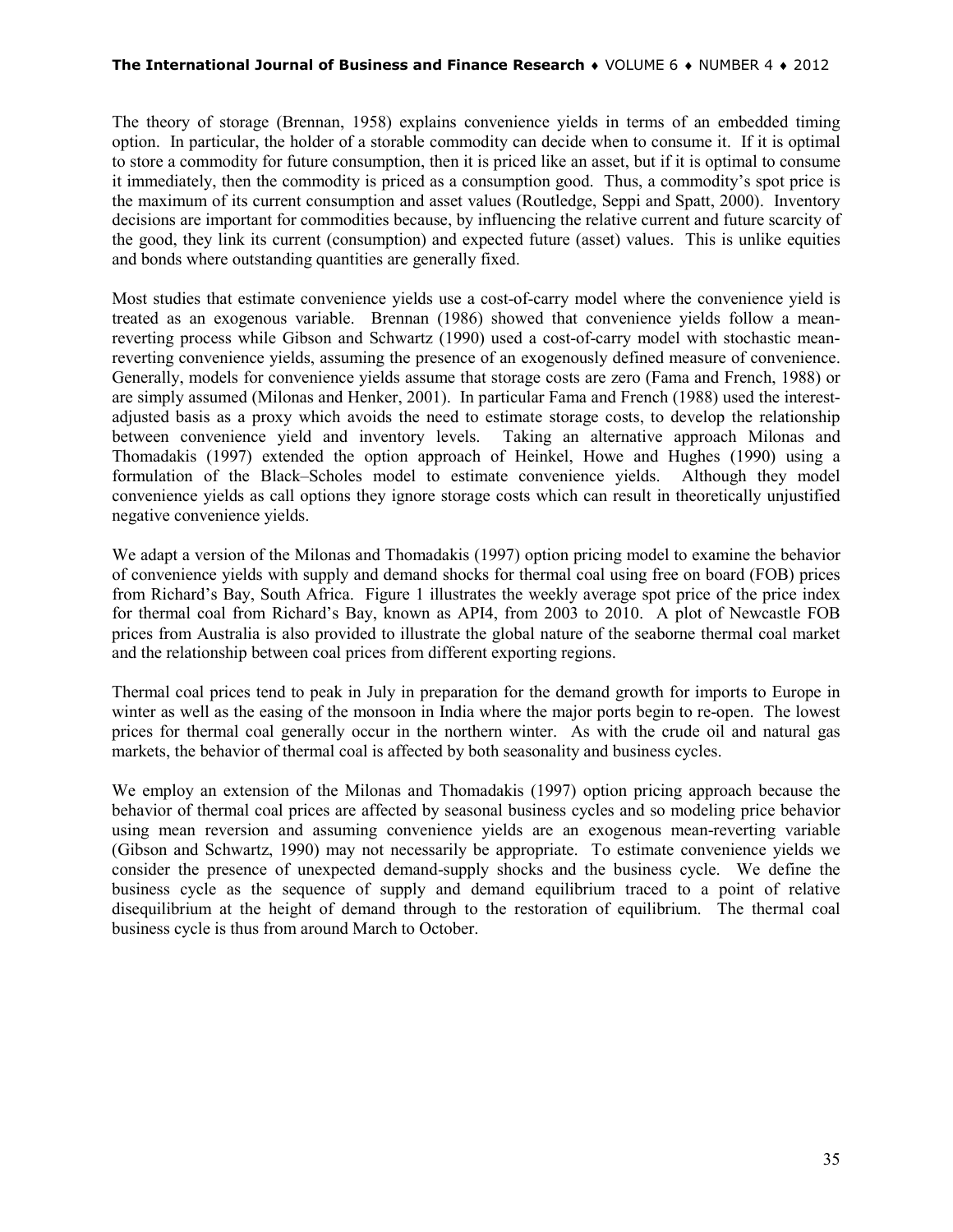Figure 1: Mean of API4 (Richards Bay, South Africa) and Newcastle (Australia) Thermal Coal FOB 2003-10 US\$/Mt.



#### **DATA AND OBSERVATIONS**

The main indexes used for the trading, clearing and settlement of thermal coal, jointly calculated and published by Argus and IHS McCloskey, are the API2 and API4 indexes. The API2 index is the international price benchmark for coal imported to north-western Europe while the API4 index is the international price benchmark for coal exported from the Richards Bay Coal Terminal (RBCT) in South Africa. The API4 forward curve is constructed as an average of the Argus FOB Richards Bay assessment and McCloskey's FOB Richards Bay marker for coal with certain minimum quality specifications. The API4 index is the most appropriate proxy for Atlantic coal prices to the European market because it is more representative of the true cost of coal as a consumption good, it is immune to changes in the forward freight market and it is also immune to supply alternatives from producers that enjoy a freight cost advantage into Europe. The implied inclusion of freight costs in the API2 index are difficult to extract in a meaningful way and therefore a true FOB forward curve is a better representation for this analysis. Table 1 provides a summary of the descriptive statistics of the data used in our analysis.

Table 1: Descriptive Statistics of the Data

|                 | 1m-API4 (US\$/t) | $3m-API4$ (US\$/t) | $12m-API4$ (US\$/t) | $3m$ T-bill $(\% )$ | <b>Inventory (tonnes)</b> |
|-----------------|------------------|--------------------|---------------------|---------------------|---------------------------|
| n               | 1589             | 1589               | 1589                | 1589                | 1589                      |
| Mean            | 64.98            | 65.05              | 66.50               | 2.63                | 3.11                      |
| <b>Std Dev</b>  | 29.43            | 29.11              | 28.56               | 1.66                | 0.68                      |
| <b>Skewness</b> | 1.94             | 1.95               | 1.88                | 0.07                | $-0.16$                   |
| Kurtosis        | 3.41             | 3.47               | 3.45                | $-1.44$             | $-0.59$                   |
| Max             | 189.00           | 189.80             | 189.05              | 5.05                | 5.00                      |
| Min             | 30.80            | 30.75              | 29.65               | 0.00                | 1.76                      |

*Forward price data for thermal coal is free on board (FOB) Richards Bay (API4) at 1-month, 3-month and 12-month tenors in US\$ per metric tonne (US\$/t. Data also includes 3-month US T-bills (%) and inventory levels at RBCT in metric tonnes.*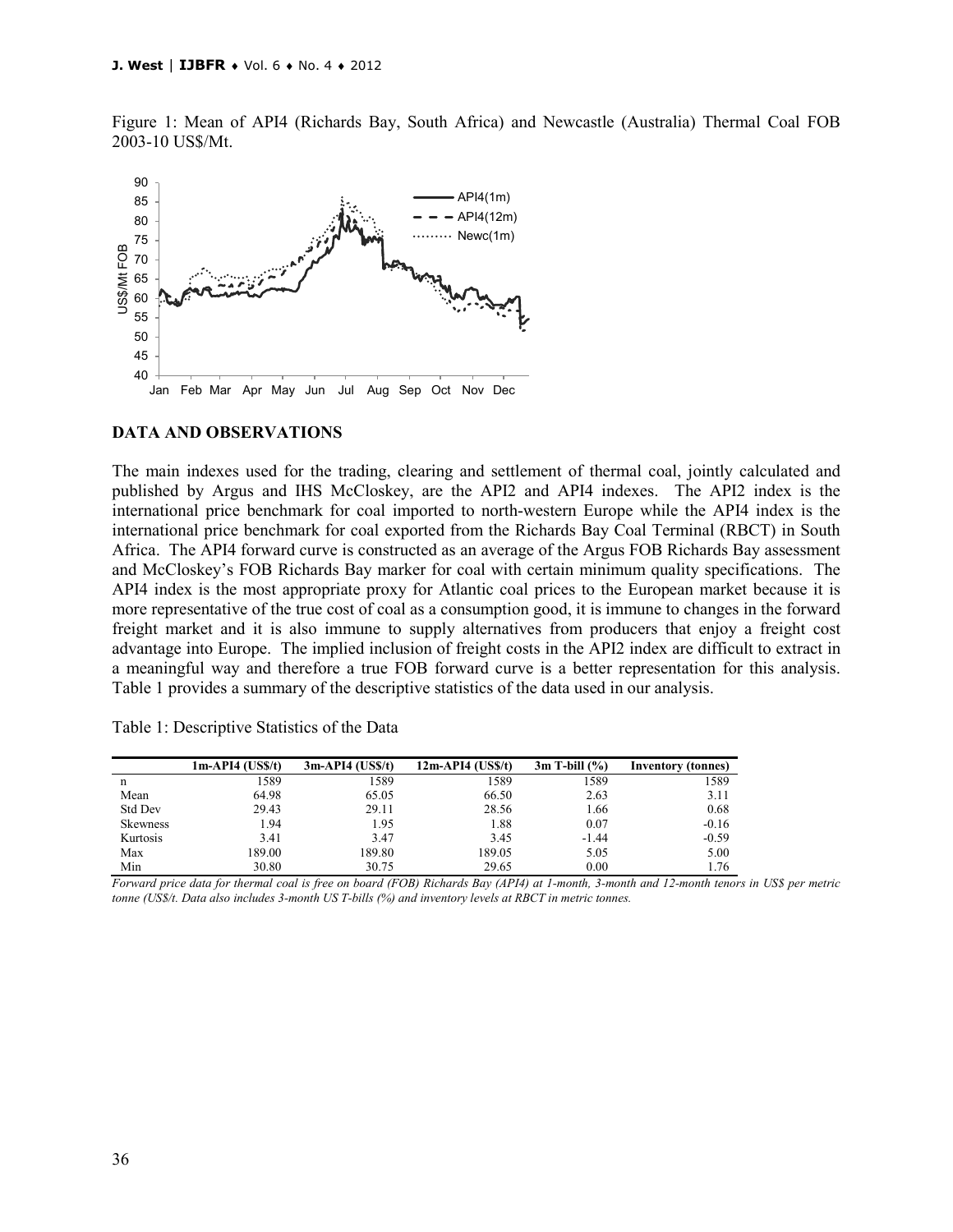

Figure 2: API4 Thermal Coal 12-month forward Price Differential to Spot Price in US\$ 2003-10

*Source: McCloskey.*

Figure 2 shows the contango(+)/backwardation(-) relationship against spot prices from 2003-2011. The 12m rate is used here as a proxy for the longer end of the curve (12-month and 24-month forward prices are highly correlated:  $> 0.89$  over 2003-2011) and the 24-month tenor contracts were relatively illiquid prior to 2005.

If the convenience yield is high enough, the observed forward price will be less than the spot price. This occurs quite frequently in oil and gas markets where the premium for immediacy is very real. If however, this relationship does not hold and the forward price is much higher than spot when taking into account high working capital costs (funding and storage), the convenience yield converges to zero.

In addition to the cost-of-carry theory, Brennan (1958) established an equilibrium model for commodity inventories which assumes that the marginal convenience value of a good is a decreasing function of its aggregate inventory in the economy. Brennan therefore suggests a negative relationship between convenience yield and stock levels, which has been verified empirically for some commodities (Fama and French, 1988; Gibson and Schwartz, 1990; Modjtahedi and Movassagh, 2005) and will be tested for the bulk commodity markets in the following analysis.

## **THE MODEL**

Let  $F(t, T)$  be the forward price at time *t* for delivery of the commodity at time *T* and let  $S(t)$  be the spot price. According to the theory of storage under an arbitrage-free framework the return from purchasing the commodity at *t* and selling it for delivery at *T*,  $F(t, T) - S(t)$ , will equal the net cost of holding the commodity computed as the interest forgone during storage  $S(t)R(t, T)$  plus the marginal storage cost  $W(t, T)$  minus the marginal convenience yield  $C(t, T)$ :

$$
F(t,T) - S(t) = S(t)R(t,T) + W(t,T) - C(t,T).
$$
\n(1)

This notation follows Fama and French (1987). In a normal market forward prices should exceed spot prices by an amount that is equivalent to interest costs and storage costs and any deviation from this is explained via the so-called convenience yield. This quantity is a marginal spread component which can be modeled as an option on a positive spread between spot and forward prices.

The forward price at date *t* is determined by current storage levels and the expected demand and production levels at *T*. When the market experiences higher demand or reduced supply, storage falls to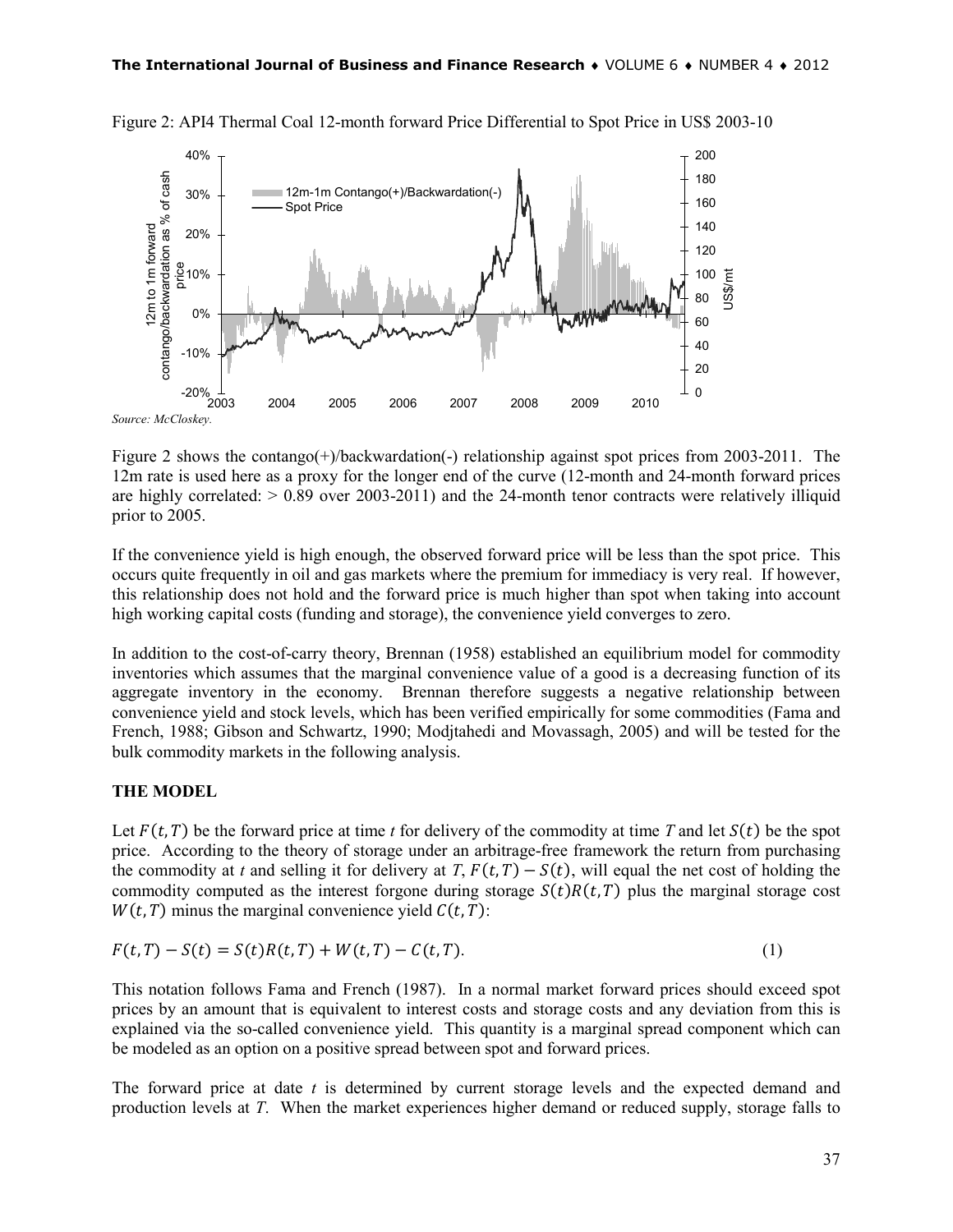zero. If production at *T* is known with certainty then we expect a direct but negative relationship between the forward price and storage levels which sets an upper bound for the forward price. When supply and demand is in perfect equilibrium we expect the convenience yield to equal zero however when equation (1) holds we obtain  $C(t, T) > 0$ . A temporary shock in demand or supply conditions during the business cycle will cause a change in storage levels which in turn affects the spot price. This will give rise to a risk premium for possession of the commodity resulting in a positive convenience yield.

Fama and French (1988) consider the behavior of the convenience yield on an interest-adjusted basis which avoids the need to directly estimate the convenience yield. But this approach fails to provide a complete picture of the true convenience yield. For thermal coal, the storage cost implied in (1) is not difficult to estimate and so observing the true convenience yield is feasible. Using the alternative approach of Milonas and Thomadakis (1997) who treat the convenience yield as an option, we set the spot price as the underlying variable and the price of a 3-month forward contract as the exercise price. Under a cost-of-carry framework with zero storage cost, the convenience yield is the difference between the net cost of carrying a nearby and a distant futures contract observed at time 0,

$$
CY(0,T) = \text{Max}(F(0,t) - F(t,T),0). \tag{2}
$$

The convenience yield from *t* to *T* observed at 0 at the commencement of the business cycle ignores the cost of storage. Therefore including the storage cost  $W(t, T)$  permits equation (2) to be defined as

$$
CY(0,T) = \text{Max}(F^*(0,t) - F(t,T),0). \tag{3}
$$

where  $F^*(0,t) = F(0,t) + W(0,T)$  assuming  $t = 0$ .

Since both the spot price and the forward price (exercise price) are stochastic we assume they both follow standard diffusion processes which can be expressed as

$$
dF(0,t) = \mu_{1m} F(0,t) dt + \sigma_{1m} F(0,t) dz_{1m},
$$
  

$$
dF(t,T) = \mu_{3m} F(t,T) dt + \sigma_{3m} F(t,T) dz_{3m},
$$

where the subscripts *1m* and *3m* represent the 1- and 3-month tenor for each forward contract respectively. We make the important assumption that the diffusion terms  $dz_t$  are uncorrelated. The associated boundary condition is defined as

$$
F(0,t) \text{Max}(F_T - 1,0),\tag{4}
$$

where  $F_T = F^*(0,t)/F(t,T)$ . Applying Ito's lemma yields the following closed form solution

$$
CY(0,T) = F^*(0,t)N(d_1) - F(t,T)N(d_2),
$$
\n(5)

where

$$
d_1 = \frac{\ln(F_T) + \sigma_c^2 \tau/2}{\sigma_c \sqrt{\tau}},
$$
  
\n
$$
d_2 = d_1 - \sigma_c \sqrt{\tau} = \frac{\ln(F_T) - \sigma_c^2 \tau/2}{\sigma_c \sqrt{\tau}},
$$

and

$$
\sigma_c^2 = \sigma_{F^*(0,t)}^2 + 2\sigma_{F^*(0,t)}\sigma_{F(t,T)}\rho_{F^*(0,t)F(t,T)} + \sigma_{F(t,T)}^2,
$$
\n(6)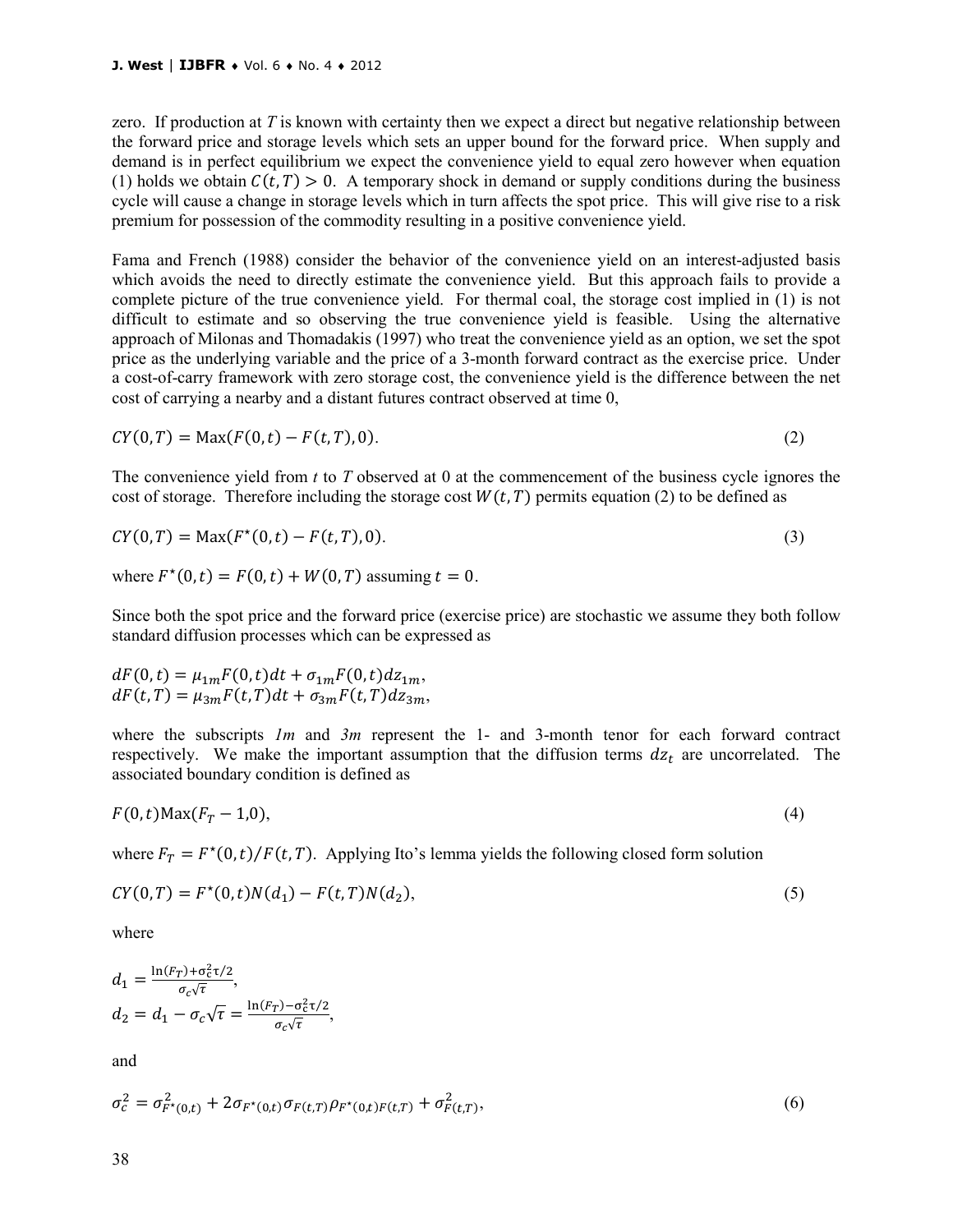where  $\sigma_i$  is the volatility of each forward contract *i*,  $\rho_{ij}$  is the correlation coefficient of both forward contracts and  $\tau$  is the period between the 1-month and the 3-month contracts. This derivation relies on the price of a traded asset as the strike price which resolves the unknown variable problem of the option approach (Lin and Duan, 2007).

#### **RESULTS**

We use the 1-month API4 price to represent the spot price of thermal coal since it is the nearest contract for delivery. The 3-month forward API4 price is used to represent the forward price as it is the forward contract with the highest liquidity. For the risk-free rate we use 3-month US Treasury bill yields. We obtained actual storage costs at Richard's Bay Coal Terminal (RBCT) for the storage cost component of the model. We also make a quality adjustment to the coal at a depletion rate of 120kcal/kg per 3-month period, which acts as a linear price discount for a parcel of coal. No other quality adjustments were made. A non-zero storage cost does not greatly alter the observed behavior in the implied convenience yield curve over time, since storage fees are a small portion of the total cost of thermal coal (US\$2-3/t annually).

Convenience yields are calculated on a daily basis throughout the observation month and then averaged over each month. We calculate the monthly convenience yields from January to December and use July, when spot prices peak, as the shock month to estimate convenience yields. We apply a simple regression analysis to examine the relationship between convenience yields and inventory levels, covariance and interest rates and the convenience yield computed using the option formulation of equation (5) and the convenience yield computed using the traditional cost of carry formulation of equation (1). The regression equations are

$$
CY_{t,T}^{Option} = \beta_0 + \beta_1 I_{t-1} + \varepsilon_t,\tag{7}
$$

$$
CY_{t,T}^{CoC} = \beta_0 + \beta_1 I_{t-1} + \beta_2 \sigma_{c,t}^2 + \beta_3 rf_t + \varepsilon_t,
$$
\n(8)

where  $I_{t-1}$  is the one-month lagged inventory level,  $\sigma_c^2$  is the covariance of the spot and forward contract prices as per equation (6) and  $rf_t$  is the risk-free rate at time *t*. The theory of storage suggests that holding inventory becomes more costly during periods of high interest rates and therefore, convenience yields should be positively related to the risk-free rate as well as the covariance of the spot and forward prices.

Table 2 presents the convenience yields calculated based on the call option  $CY_{t,T}^{Option}$  and cost-of-carry  $CY_{t,T}^{COC}$  models. The results show that the values of the convenience yields estimated from the options model are higher than those from the cost-of-carry model, implying the strategic and management flexibility valued using the options approach.

These results give support to the hypothesis of Brennan (1958) and suggest that the convenience yield is highest when inventories are low. That is to say, the benefit of holding inventories is greatest during periods of relative scarcity or heightened demand. In efficient pure contango markets the convenience yield should be close to zero. If inventory levels are small relative to the amount consumed of the commodity, the risk of a supply shock raises the convenience yield. If such risks are high enough, it is expected that the forward market will revert to a backwardated market, often suddenly. Under such conditions, it is also possible that arbitrage conditions may weaken or may even break down. It is incorrect to assume, out of context, that rising inventories means an overhang of supply that translates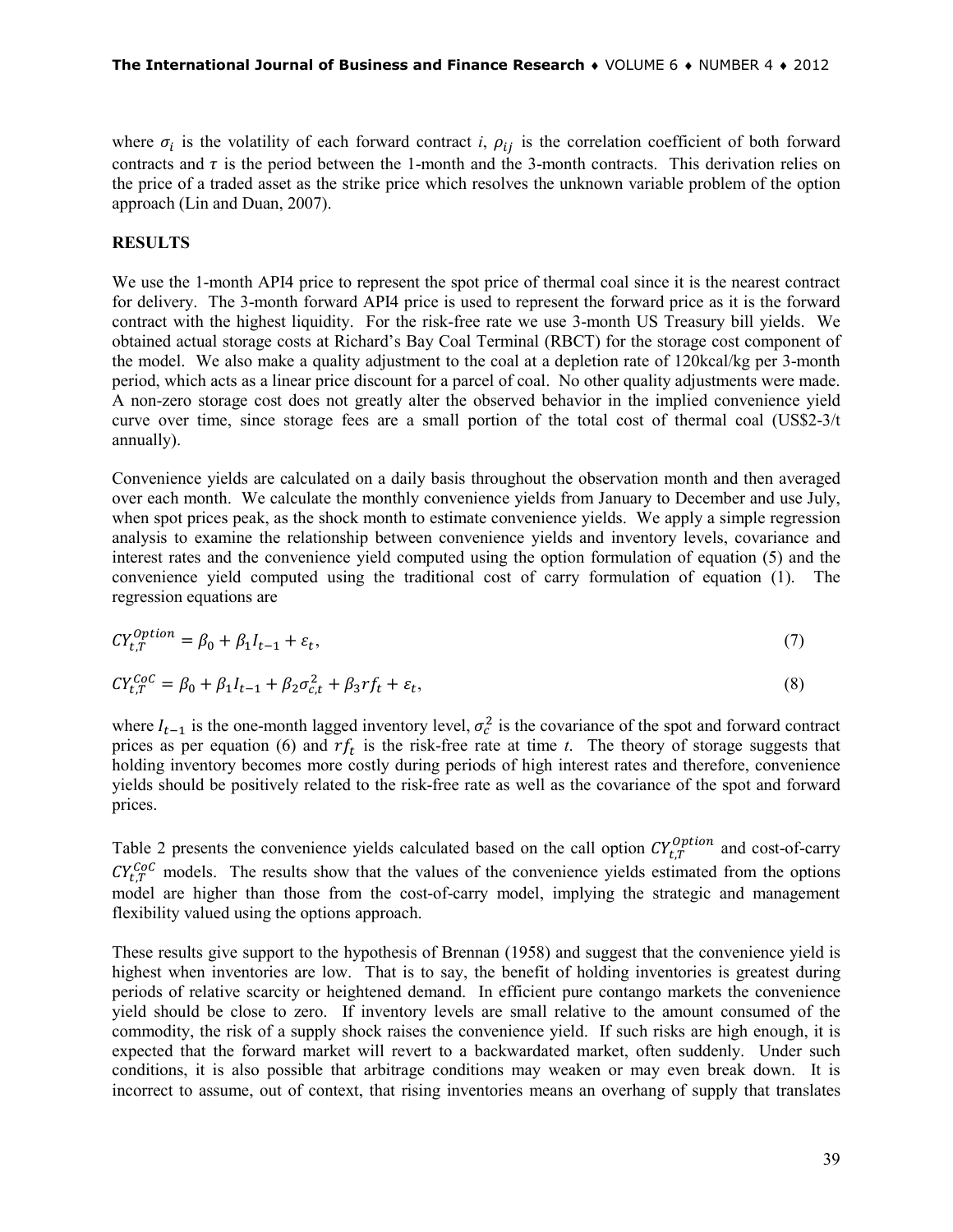into lower prices until the market clears. Note that forward markets are priced on the principle of equivalence.

| Month | Model                           | $\pmb{\beta}_0$ | $\beta_1$   | $\beta_{2}$ | $\beta_3$   | Adj $R^2$ | F      |
|-------|---------------------------------|-----------------|-------------|-------------|-------------|-----------|--------|
| Jan   | $\mathcal{C}Y_{1m,3m}^{Option}$ | 0.054           | $-0.017$    |             |             | 0.300     | 46.780 |
|       |                                 | (0.554)         | $(-0.017)$  |             |             |           |        |
|       | $CY_{1m,3m}^{CoC}$              | $0.148***$      | $-0.009***$ | 2.245***    | $-0.006***$ | 0.315     | 17.409 |
|       |                                 | (10.866)        | $(-2.116)$  | (6.088)     | $(-3.453)$  |           |        |
| Feb   | $CY^{Option}_{1m,3m}$           | $0.042***$      | $-0.010***$ |             |             | 0.099     | 12.818 |
|       |                                 | (5.633)         | $(-3.580)$  |             |             |           |        |
|       | $CY_{1m,3m}^{CoC}$              | $0.123***$      | $-0.009***$ | $1.150***$  | $-0.003***$ | 0.304     | 16.579 |
|       |                                 | (17.281)        | $(-3.274)$  | (4.283)     | $(-2.679)$  |           |        |
| Mar   | $CY^{Option}_{\cdots}$          | $0.012***$      | $-0.013***$ |             |             | 0.079     | 10.233 |
|       | 1m, 3m                          | (3.930)         | $(-3.199)$  |             |             |           |        |
|       | $CY_{1m,3m}^{CoC}$              | $0.125***$      | $-0.003***$ | 2.326***    | $0.004***$  | 0.653     | 67.985 |
|       |                                 | (18.829)        | $(-10.194)$ | (9.220)     | (6.782)     |           |        |
| Apr   | $CY^{Option}_{1m,3m}$           | $0.017***$      | $-0.015***$ |             |             | 0.252     | 34.060 |
|       |                                 | (6.919)         | $(-5.836)$  |             |             |           |        |
|       | $CY_{1m,3m}^{CoC}$              | $0.099***$      | $-0.009***$ | $2.211***$  | $0.011***$  | 0.773     | 91.932 |
|       |                                 | (12.972)        | $(-10.730)$ | (3.333)     | (15.299)    |           |        |
| May   | $CY^{Option}_{1m,3m}$           | 0.001           | 0.000       |             |             | 0.004     | 1.158  |
|       |                                 | (0.888)         | $(-1.319)$  |             |             |           |        |
|       | $CY_{1m,3m}^{CoC}$              | $0.167***$      | $-0.026***$ | $7.107***$  | $0.014***$  | 0.589     | 51.681 |
|       |                                 | (7.934)         | $(-6.043)$  | (7.861)     | (11.406)    |           |        |
| Jun   | $CY^{Option}_{1m,3m}$           | $0.027***$      | $-0.046***$ |             |             | 0.112     | 9.406  |
|       |                                 | (2.773)         | $(-3.127)$  |             |             |           |        |
|       | $CY_{1m,3m}^{CoC}$              | $0.114***$      | $-0.006***$ | 4.331***    | $0.004***$  | 0.947     | 63.253 |
|       |                                 | (34.902)        | $(-3.820)$  | (29.445)    | (6.094)     |           |        |
| Jul   | $CY^{Option}_{1}$<br>1m, 3m     | $0.074***$      | $-0.021***$ |             |             | 0.170     | 23.360 |
|       |                                 | (5.264)         | $(-4.833)$  |             |             |           |        |
|       | $CY_{1m,3m}^{CoC}$              | $0.056***$      | 0.010       | $1.089***$  | $0.006***$  | 0.148     | 7.330  |
|       |                                 | (2.021)         | (1.062)     | (4.593)     | (2.872)     |           |        |
| Aug   | $CY^{Option}_{1m,3m}$           | $0.026***$      | $-0.046***$ |             |             | 0.127     | 17.038 |
|       |                                 | (4.867)         | $(-4.128)$  |             |             |           |        |
|       | $CY_{1m,3m}^{CoC}$              | $0.073***$      | $-0.015***$ | 4.852***    | $0.029***$  | 0.431     | 28.718 |
|       |                                 | (8.328)         | $(-8.172)$  | (7.004)     | (8.964)     |           |        |
| Sep   | $CY^{Option}_{1m,3m}$           | $0.011***$      | $-0.061***$ |             |             | 0.091     | 7.062  |
|       |                                 | (2.264)         | $(-3.248)$  |             |             |           |        |
|       | $CY_{1m,3m}^{CoC}$              | $-0.111***$     | $0.017***$  | $-1.623***$ | $0.007***$  | 0.853     | 75.776 |
|       |                                 | $(-5.924)$      | (9.480)     | $(-10.525)$ | (4.250)     |           |        |
| Oct   | $CY^{Option}_{1m,3m}$           | $0.022***$      | $-0.035***$ |             |             | 0.106     | 11.585 |
|       |                                 | (3.797)         | $(-3.404)$  |             |             |           |        |
|       | $CY_{1m,3m}^{CoC}$              | $-0.105***$     | $0.018***$  | 6.881***    | $-0.015***$ | 0.488     | 29.225 |
|       |                                 | $(-4.883)$      | (6.965)     | (7.342)     | $(-8.345)$  |           |        |
| Nov   | $CY^{Option}_{1m,3m}$           | $0.059***$      | $-0.059***$ |             |             | 0.186     | 25.149 |
|       |                                 | (5.806)         | $(-5.015)$  |             |             |           |        |
|       | $CY_{1m,3m}^{CoC}$              | $0.269***$      | $-0.009***$ | $-1.481***$ | 0.004       | 0.356     | 20.540 |
|       |                                 | (3.958)         | $(-2.548)$  | $(-6.897)$  | (0.845)     |           |        |
| Dec   | $CY^{Option}_{1m,3m}$           | $0.015***$      | $-0.014***$ |             |             | 0.156     | 20.611 |
|       |                                 | (5.227)         | $(-4.540)$  |             |             |           |        |
|       | $CY_{1m,3m}^{CoC}$              | $-0.048***$     | $0.015***$  | $1.553***$  | $0.017***$  | 0.737     | 99.975 |
|       |                                 | $(-4.466)$      | (6.778)     | (6.442)     | (11.853)    |           |        |

Table 2: Linear Regression of Convenience Yields for Thermal Coal (API4) 2004-10

*Convenience yields are computed using the options estimate and the cost of carry estimate on inventory, volatility and the risk-free rate by month. t-statistics in parentheses, \*\*\* denotes significance at the 1 percent level.*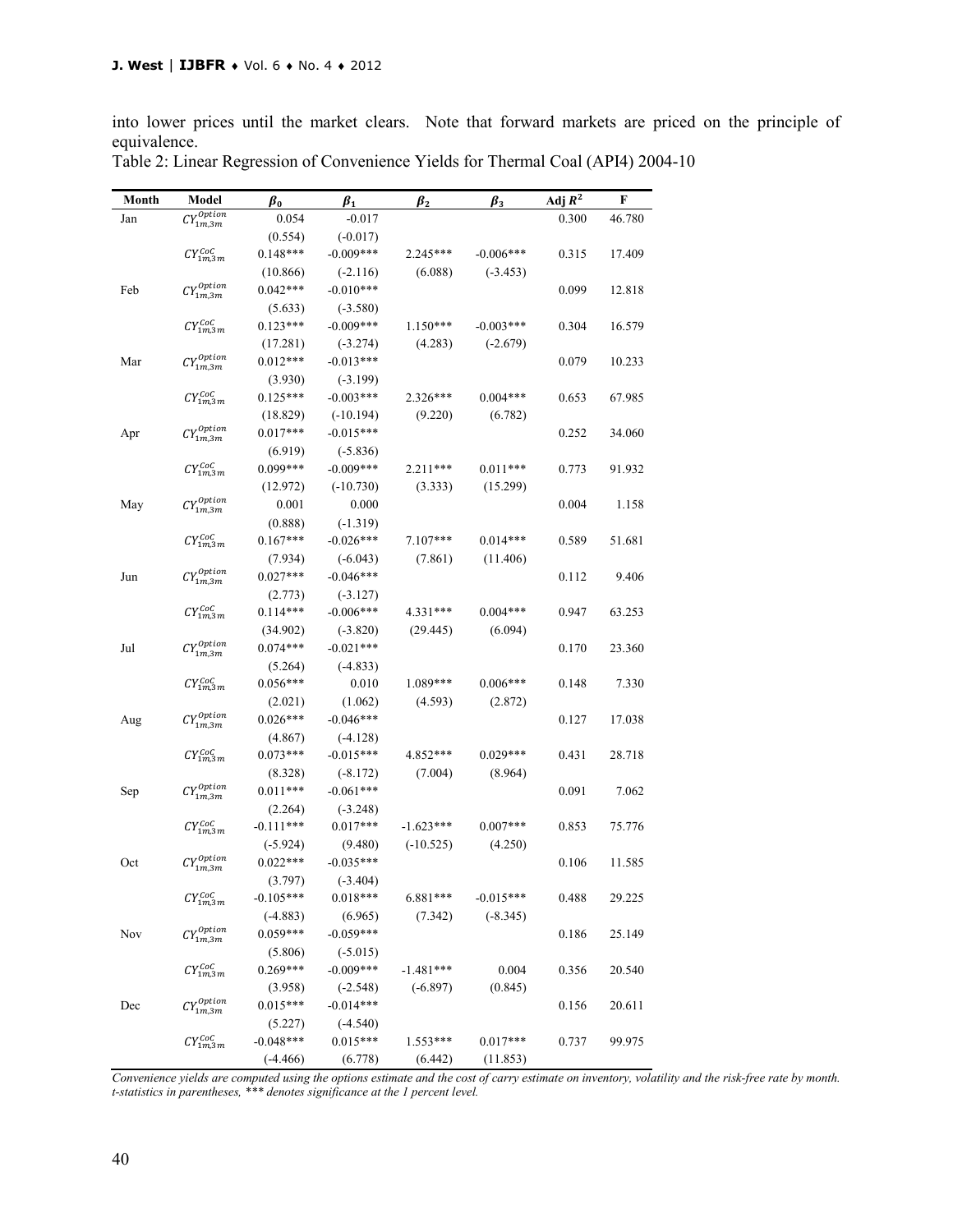#### **The International Journal of Business and Finance Research** ♦ VOLUME 6 ♦ NUMBER 4 ♦ 2012

In a perfectly balanced market, a consumer is indifferent between buying a physical commodity now and storing it for later consumption, and buying it for future delivery and letting the producer pay for the storage costs. This situation, also known as full carry, seldom applies in practice. The world's thermal coal consumers, mainly power producers, cannot afford to run out of inventory and they therefore pay for the 'convenience' of having excess supplies available. This yield can be viewed as the commodity buyer's insurance payment for supplies. It also represents the producer's cost of hedging by selling forward contracts for the commodity. For bulk commodities such as coal where the cheapest place of storage is generally with the producer, the convenience yield measure could be quite high.

Table 3 illustrates the convenience yields from the shock month of July to the final month of the cycle in November. The negative correlation between the convenience yield and the inventory level suggests that it is closely linked to business cycle, as the convenience yield is unrelated to the thermal coal stocks in Europe.

| Jul-Oct            | $CY^{Option}$<br>1 m.3 m | $\overline{CY}_{1m,3m}^{CoC}$ |
|--------------------|--------------------------|-------------------------------|
| 2004               | 0.0779                   | 0.0710                        |
| 2005               | 0.0874                   | 0.0855                        |
| 2006               | 0.1198                   | 0.1041                        |
| 2007               | 0.0755                   | 0.0783                        |
| 2008               | 0.0208                   | 0.0252                        |
| 2009               | 0.0073                   | 0.0289                        |
| 2010               | 0.0691                   | 0.0595                        |
| Total              | $0.0654**$               | $0.0646**$                    |
|                    | (4.448)                  | (5.8763)                      |
| Correlation $\rho$ | $-0.422$ ***             | $-0.123**$                    |
| p-value            | < 0.001                  | 0.043                         |

Table 3: Estimated Convenience Yields of Holding Period 2004-10

*Convenience yields are computed from the shock month of July to October (final month of the cycle). t-statistics in parentheses, \*\*\* and \*\* denotes significance at the 1 percent and 5 percent levels respectively.*

The theory of storage also predicts that, at a low inventory level, forward prices vary less than spot prices while at a high inventory level, spot prices and forward prices exhibit similar variability. Fama and French (1988) supported Samuelson's hypothesis by examining the interest-adjusted basis of base metals. The convenience yield declines at higher inventory levels and rises at low inventory levels. To test the Samuelson (1965) hypothesis, we adopt the same approach as Fama and French (1988) and perform a regression of forward prices against spot prices.

Next we conducted a regression of forward prices against spot prices using

$$
ln(F_{t,T}/F_{t-1,T-1}) = \alpha_0 + \alpha_1 ln(S_t/S_{t-1}) + \varepsilon_t,
$$
\n(9)

categorized by high and low convenience yields for both the full sample and also for the shock month (July) data. The data was split by periods of high convenience yield and low convenience yield and the regression analysis then applied to estimate the  $\alpha_1$  coefficients. Table 4 shows the results.

We find that high convenience yields have smaller average values for the coefficients while low convenience yields have average coefficient values close to one. This implies that at a low inventory level the spot price of thermal coal varies more than the forward price with a high convenience yield derived using the option model approach, while at high inventory levels the spot and forward price of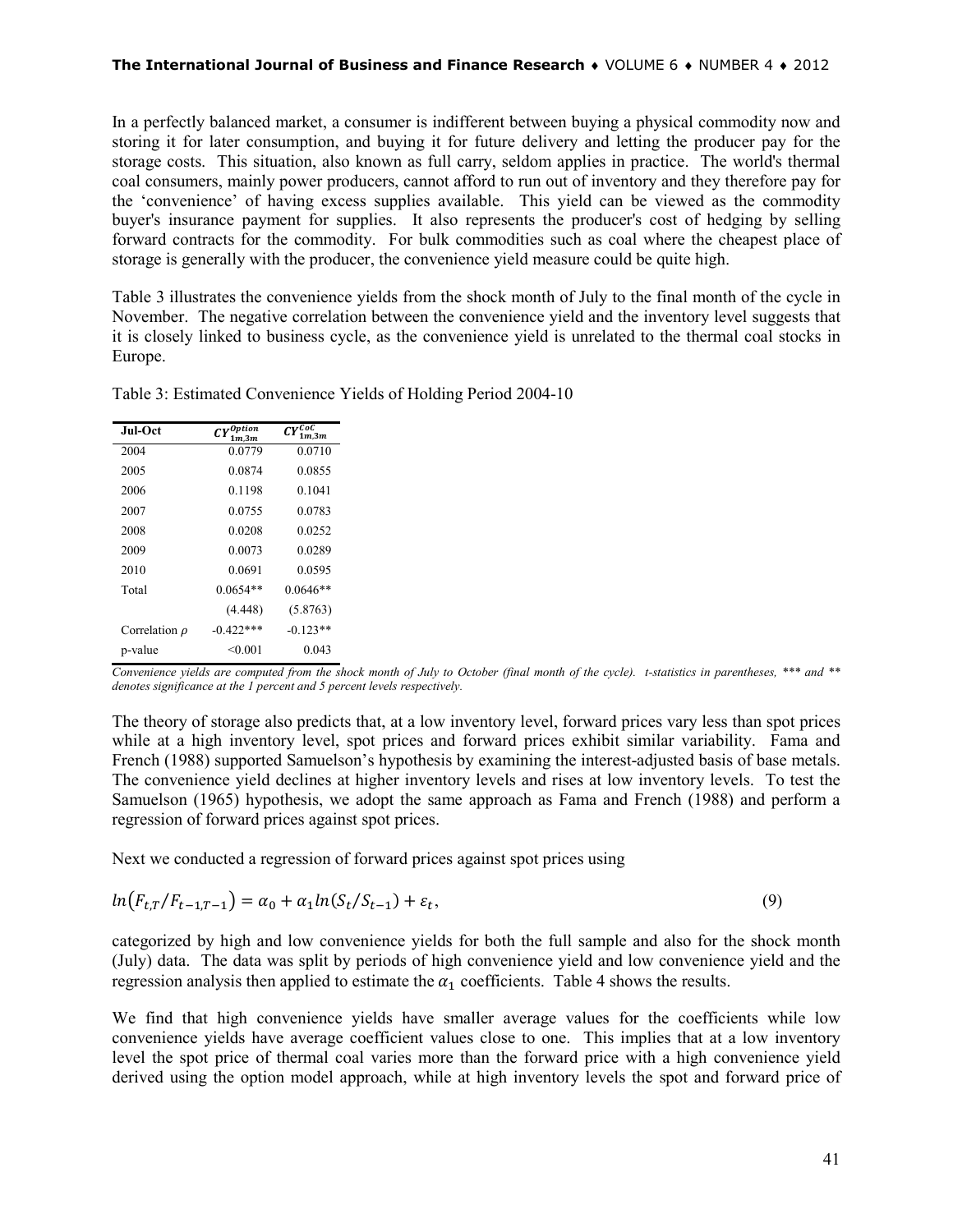thermal coal have similar variability with smaller convenience yields. These results are consistent with the hypothesis of Samuelson (1965) and the results of Fama and French (1988).

| Table 4: Regression of Forward Prices against Spot Prices 2004-10 |  |
|-------------------------------------------------------------------|--|
|-------------------------------------------------------------------|--|

| Sample        | $\mathcal{C}Y^{Option}_{1m,3m}$<br>level | $\overline{CY}^{Option}$<br>1m.3m | $\alpha_1$  |
|---------------|------------------------------------------|-----------------------------------|-------------|
| Full          | High                                     | $0.0572***$                       | $0.818***$  |
|               |                                          | (5.4199)                          | (2.7031)    |
|               | Low                                      | $0.0086***$                       | $0.9149***$ |
|               |                                          | (3.4971)                          | (42.557)    |
| July as shock | High                                     | $0.0600***$                       | $0.765***$  |
|               |                                          | (4.3043)                          | (34.677)    |
|               | Low                                      | $0.0063***$                       | 0.9855***   |
|               |                                          | (5.5945)                          | (89.026)    |

*Regression is estimated using*  $ln(F_{t,T}/F_{t-1,T-1}) = \alpha_0 + \alpha_1 ln(S_t/S_{t-1}) + \varepsilon_t$  split by high and low convenience yields for the full sample and for *the July data. t-statistics in parentheses, \*\*\* denotes significance at the 1 percent level.*

When contracts are far away from maturity they are thinly traded and exhibit low volatility. As the maturity nears, both trading volume and volatility increase. Specifically, spot contracts of thermal coal are usually used for balancing week-to-week needs and consequently exhibit high volatility. This result therefore suggests that the term structure of thermal coal forward volatility is monotonically decreasing.

## **CONCLUSION**

The goal of this paper was to show that for bulk commodities, convenience yields are negatively related to the underlying inventory level and are positively related to interest rates over the business cycle. Using free-on-board thermal coal forward price data over 2003-10 from Richards Bay Coal Terminal (API4) and actual incurred storage costs, our convenience yield estimates were shown to be consistent with the Fama and French (1988) outcomes for more liquidly-traded base metals futures contracts. We have shown that using an extended version of the Milonas and Thomadakis (1997) call option model, the convenience yield for thermal coal exhibits seasonality under the influence of the business cycle. The results show that the negative correlation between the convenience yields for API4 thermal coal and the inventory level at Richard's Bay becomes more significantly negative when examined during periods of high spot prices, allowing for business cycle effects. This demonstrates that spot prices of bulk commodities are more volatile than forward prices at low inventory levels and verifies that the Samuelson (1965) hypothesis applies for bulk commodities. The results also illustrate that the timing of the business cycle is critical to the calculation of the thermal coal convenience yield.

While interest rates are affected by economic activity they in turn affect convenience yields of thermal coal. We find evidence that supports the Samuelson (1965) hypothesis that spot and forward price variations of thermal coal are similar when a supply shock occurs during higher inventory levels and that spot prices will be more variable than the forward prices at lower inventory levels. Deferred forward contracts are less volatile than near maturity contracts because as a contract draws nearer to maturity, producers and consumers are forced to react more quickly to information shocks and thus the term structure of thermal coal forward volatility is shown to be monotonically decreasing. The implications of the research are that thermal coal producers clearly prefer to stockpile the commodity rather than adjust production in response to changes in demand which implies that the costs of storage are less than the operating costs associated with changes to production capacity.

This approach has a number of limitations which include the usual assumptions of normally-distributed commodity price returns as well as constant implied volatility and a constant risk-free rate as inputs to the extended Black-Scholes option pricing model. This analysis also relies on a liquidly traded forward freight market for bulk commodities to ensure the business cycle is relatively frictionless. Forward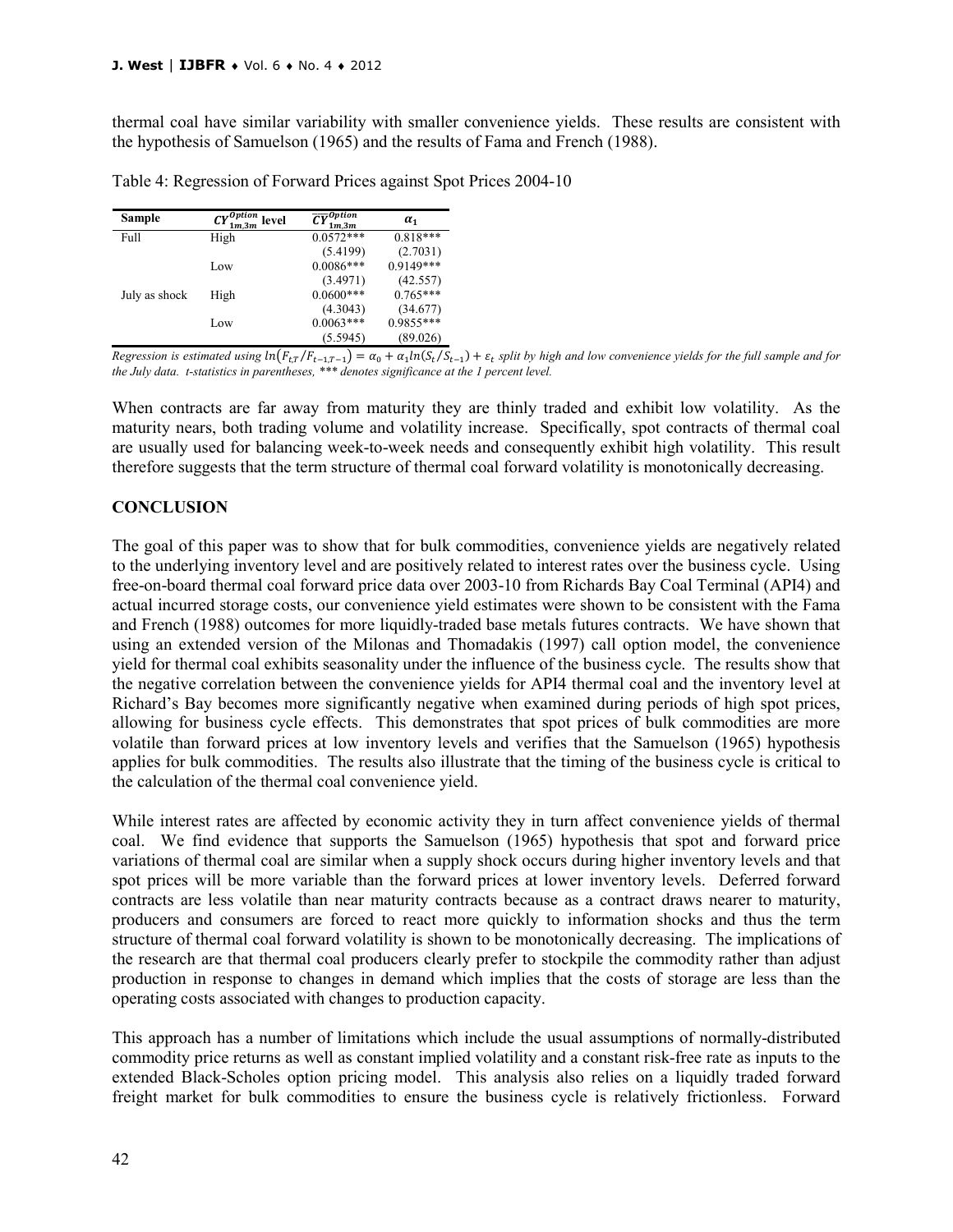#### **The International Journal of Business and Finance Research** ♦ VOLUME 6 ♦ NUMBER 4 ♦ 2012

freight contracts from Richards Bay are generally liquid but there have been periods of low activity which indirectly affects implied forward prices for thermal coal. The level of inventory which underpins the results from the study also relies on frictionless infrastructure to deliver thermal coal to the port from the mines. However there have been delivery bottlenecks over the observation period which may affect the assumed inventory level.

Future research should seek to verify these findings for other bulk markets in the presence of seasonality such as agricultural commodities, alumina and iron ore. Future research may also incorporate stochastic volatility and price mean reversion to more effectively model bulk commodity prices and price volatility to fully test the relationship between convenience yields and inventory over the business cycle.

# **REFERENCES**

Brennan, M.J. (1958) "The supply of storage," *American Economic Review*, 48, 50-72.

Fama, E. and French, K. (1987) "Commodity futures prices: some evidence on forecast power, premiums and the theory of storage," *Journal of Business* 60: 55-74.

Fama, E. and French, K. (1988) "Business cycles and the behavior of metals prices," *Journal of Finance* 43: 1075-1793.

Gibson, R. and Schwartz, E.S. (1990) "Stochastic convenience yield and the pricing of oil contingent claims," *Journal of Finance* 45: 959-976.

Heinkel, R., Howe, M. and Hughes, J.S. (1990) "Commodity convenience yields as an option profit," *Journal of Futures Markets* 10: 519-533.

Kaldor, N. (1939) "Speculation and economic stability," *Review of Economic Studies* 7: 1-27.

Lin, W.T. and Duan, C.W. (2007) "Oil convenience yields estimated under demand/supply shock," *Review of Quantitative Finance and Accounting* 28: 203-225.

Milonas, N.T. and Thomadakis, S.B. (1997) "Convenience yields as call options: an empirical analysis," *Journal of Futures Markets* 17: 1-15.

Milonas, N.T. and Henker, T., (2001) "Price spread and convenience yield behavior in the international oil market," *Applied Financial Economics*, 11, 23-36.

Modjtahedi, M. and Movassagh, N. (2005) "Natural gas futures: bias, predictive performance and the theory of storage," *Energy Economics* 27: 617-637.

Routledge, B.R., Seppi, D.J. and Spatt, C.S. (2000) "Equilibrium forward curves for commodities," *Journal of Finance* 55(3): 1297-1338.

Samuelson, P.A. (1965) "Proof that properly anticipated prices fluctuate randomly," *Industrial Management Review* 6: 41-50.

## **ACKNOWLEDGEMENTS**

The author is grateful for comments made by two anonymous reviewers and to the Institute for Business and Finance Research for inclusion in Global Conference on Business and Finance 2012.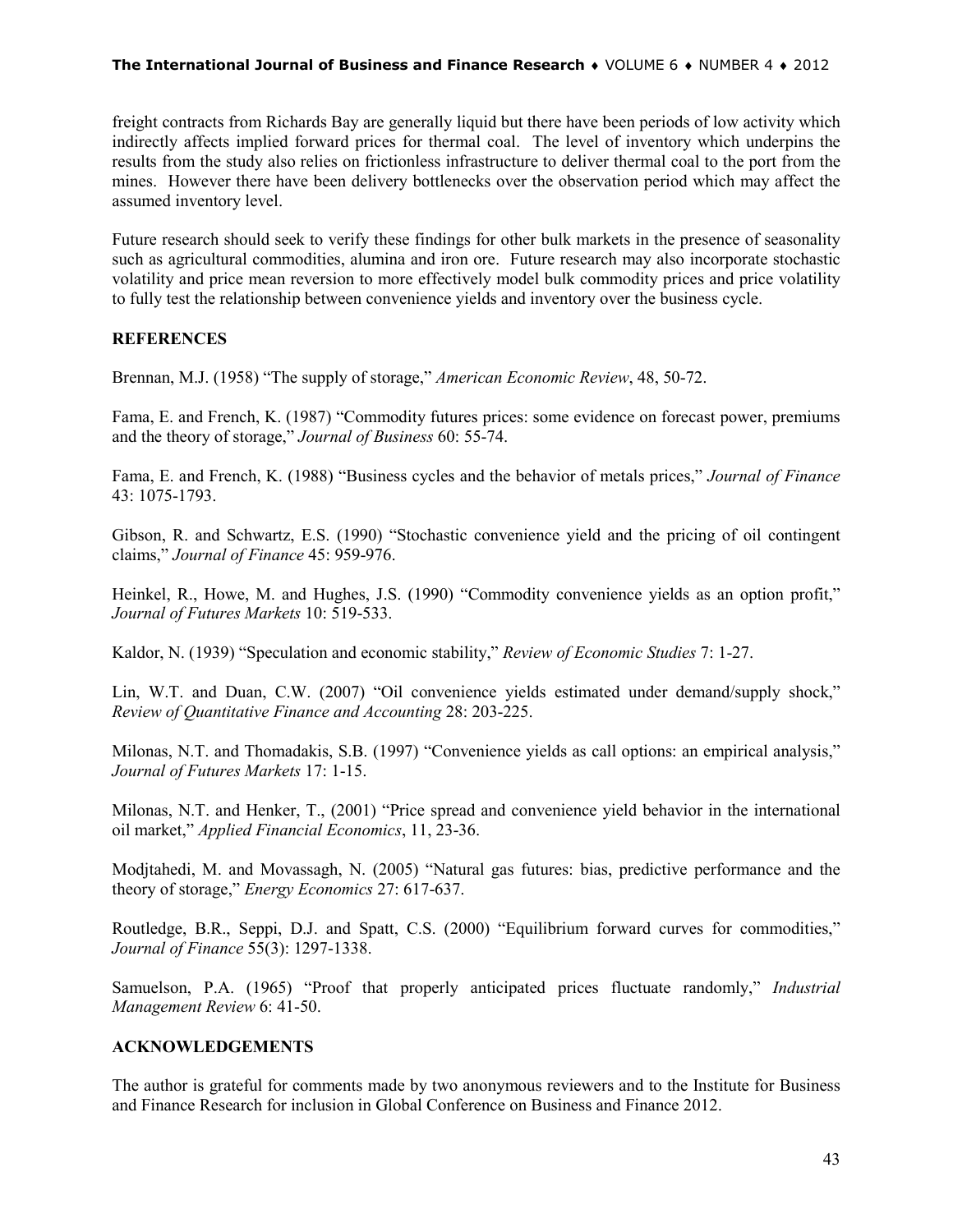#### **BIOGRAPHY**

Jason West is a Senior Lecturer at the Department of Accounting, Finance and Economics at Griffith University. He also serves as a consultant to the global resources and energy sector. His research appears in journals such as *Annals of Actuarial Science*, *Asia Pacific Financial Markets* and the *Electricity Journal*. He can be reached at Griffith Business School, 170 Kessels Road, Nathan, QLD 4111 Australia, j.west@griffith.edu.au.